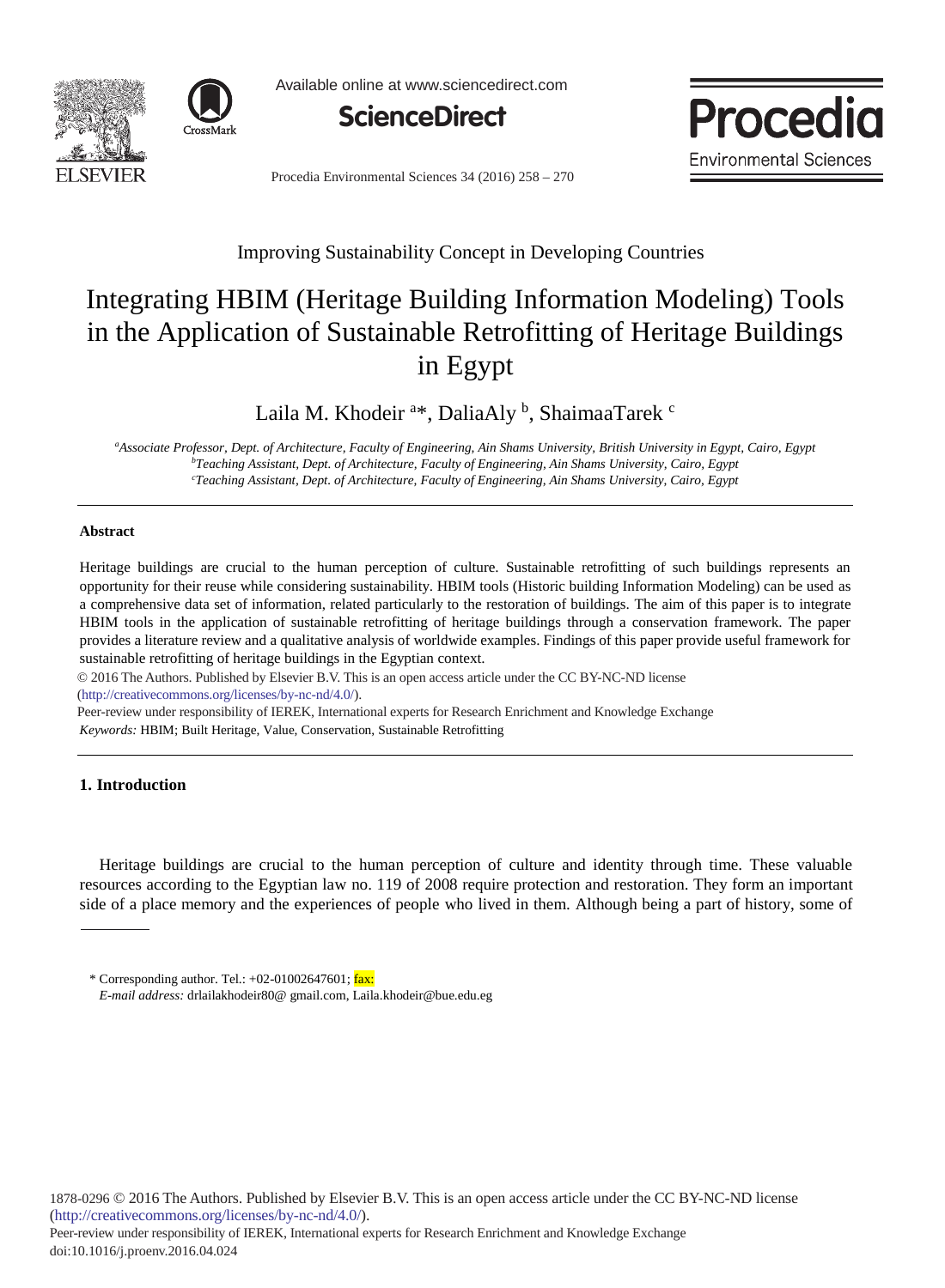these buildings are still used till today. However, some other buildings suffer from degradation problems, even so they have a wide potential of reuse. In order to enhance the performance of existing heritage buildings, or plan for the conservation of an unused building, high consideration of the special nature of heritage buildings is required. The Egyptian context is rich with a variety of built heritage that suffer from many problems. New and innovative tools and strategies are required for the protection of these valuable resources.

The approach of sustainable retrofitting of heritage buildings represents one of the biggest opportunities for the conservation of these buildings, while considering all aspects of sustainability. Sustainable retrofits consider increasing energy efficiency, optimizing building performance, increasing tenants' satisfaction and enhancing economic return without compromising heritage values. On the other hand, HBIM tools (Historic building Information Modeling) can be used as a comprehensive data set of information about all disciplines, related particularly to the conservation of valuable buildings. Moreover, the geometric accuracy of the models produced by HBIM will ensure reliable visualization outputs that can enhance retrofitting.

The aim of this paper is to integrate the HBIM tools in the application of sustainable retrofitting of heritage buildings, through designing a framework for the conservation of heritage buildings. The proposed framework considers the sensitive nature of heritage buildings and the values embedded in them.

In order to achieve the objective of this paper, the authors applied three main approaches: literature review of theoretical background, analysis of examples and design of a framework of heritage buildings conservation. The paper provides a literature review of built heritage values, generic building refurbishment tools, retrofit process and the potential of utilizing HBIM (Historic building Information Modeling) tools for conservation and management of built heritage. A qualitative analysis of some examples is discussed to give a comprehensive understanding of the topic as well as of the different attempts that have been made by researchers & practitioners. An integrated framework for heritage buildings conservation is intended at the end of this paper. This framework will merge sustainable retrofit as a design technique, HBIM as a computational tool and heritage values as guiding principles.

# **2. The Distinctive Nature of Heritage Buildings**

Along different historical periods, humans introduced a variety of cultural heritage that kept their historical legacy through different times. Cultural heritage is defined by the Council of Europe's Framework Convention as "a group of resources inherited from the past which people identify, independently of ownership, as a reflection and expression of their constantly evolving values, beliefs, knowledge and traditions. It includes all aspects of the environment resulting from the interaction between people and places through time, [1]". Built heritage is an important type of cultural heritage. It can highly represent different aspects of a society and its development among history, [1].

From the cultural perception, heritage buildings provide local character and a very tangible connection to the past, with aesthetic and community benefits. They reach further back into the past and have greater links to locality and history; something which cannot be easily replaced, and thus they require an approach which is specific to their context. They are constructed from different materials and in different structural forms compared with modern buildings and, consequently, they perform differently, [2].

#### *2.1. Value of Built Heritage*

The presence of heritage buildings carries many values for people. Several approaches have been produced in order to classify "value". Among them is the Welsh government's historic service, Cadw, which defined five types of values of built heritage. These values are evidential, historical, aesthetic, comparative and communal values. Evidential value of buildings is related to evidence about a certain important activity that took place within the building in a certain period of time, [3]. For example, Islamic schools "*Madrasa*" represent a special form of educational activities related to Mameluke period in Cairo. Historical value is a wider perspective of evidential value. It informs about wider remarkable historical matters, not the particularity of a specific building that the evidential value may indicate, [3].

Moreover, the visual characteristics of a heritage building carry aesthetic values. A built heritage may define a specific period's architectural style, construction methods and advances in architecture and construction. Comparative value is about how rare and how unique the building is, compared to other similar buildings. Finally communal values are related to benefits the built heritage carries for people. They include economic, social and cultural values, [3].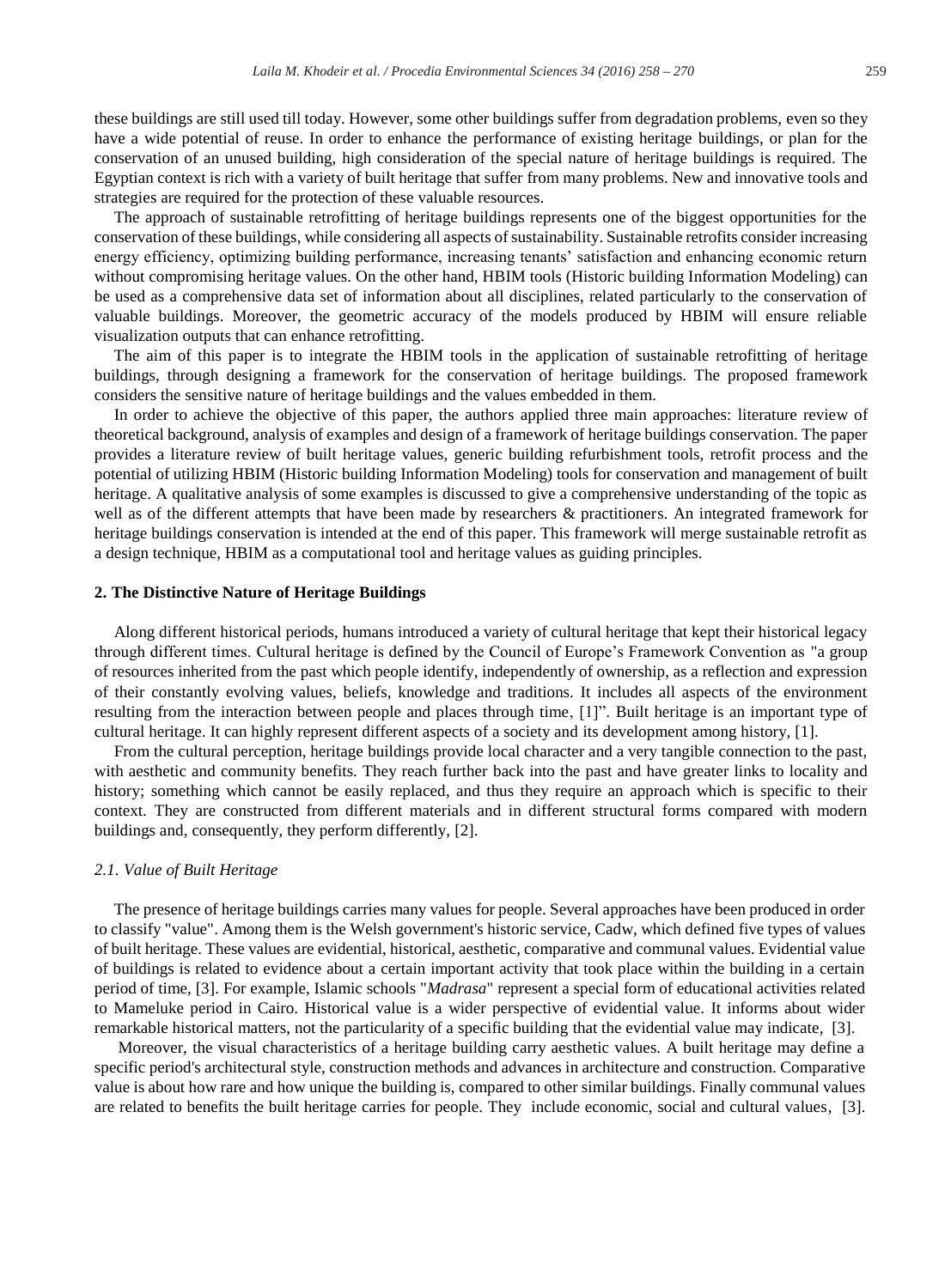Economic values include enhancing tourism and jobs provision. On the other hand, social and cultural values include identity expression, increasing sense of community attachment and social cohesion, [1].

Another considerable approach to classify the value of heritage buildings is that of Alois Riegl (1858-1905), who first published his work in German in 1903. His article was entitled "*The Modern Cult of the Monument: Its Character and Its Origin***"**. In this work, he outlined the competing values that should be taken into consideration when applying conservation of historic structures, [4]. In addition, he classified the value of a heritage entity into main categories: age value, historical value, deliberate commemorative value and use value.

In his classification, Riegl concluded that age value is represented in the monument's outdated appearance and is revealed in "imperfection, a lack of completeness, a tendency to dissolve shape and color, characteristics that are in complete contrast with those of modern". His clarification was based on the notion that man of the twentieth century enjoys the "**purely natural cycle of growth and decay**". From this perception of age value which appreciates the past for its own sake, restoring heritage buildings or renovating them should sustain a distinct trace of the original form of the building, [4].

On the other hand, historical value is based on the analysis of the reasons of pleasure from viewing a monument or heritage building, where this pleasure is not only based on age value, but is also a product of assigning the monument to one of the stylistic categories present in the minds of viewers. Historical value is mainly concerned with the point that most people divide monuments according to general periods, such as medieval, early modern and modern. The deliberate commemorative value represents the contrast to age value. It aims at keeping a moment or heritage entity from becoming a history and to be present in the consciousness of future generations. Finally, Riegl introduced the use value, which is based on appreciating the physical value of heritage entities. Based on this concept, he considered maintaining old buildings that can still accommodate occupants a vital process. Although use value seems to be contradictory to age value, they both exist variedly in heritage buildings. Distinguishing between the degrees of applying both values is correlated with the nature of heritage building and its usage suitability, [4].

Within the Egyptian context, the National Organization of Urban Harmony in Egypt discussed values of heritage buildings in their guide about principles of urban harmony for heritage and valuable buildings and regions. Historical, architectural, symbolic, urban and social functions values are discussed. The historical value of a building is about its relation to important historical events that create cities' memory. When a building has a distinctive architectural style or represents a local architectural style, it acquires an architectural value. The value of a building can be derived from what it symbolizes. It can be related to a famous effective character or designed by an important architect. Urban value is related to the importance of a whole urban context that the building belongs to. Functions performed by the building and the services it offers to the society add a social and functional value, [5].

#### *2.2. Classification of Values of heritage buildings*

Three models of classification were studied through the previous literature review. Each model has one or more distinctive item of classification. The classification by Cadw differentiated between evidential and historical values, in which the building in itself could be an evidence of specific part of history or be a wider part of a historical period. Cultural values were classified under what was called communal value, [3]. Edward Taylor defined culture as "that complex whole which includes knowledge, belief, art, morals, law, custom and any other capabilities and habits acquired by man as a member of society, [6]". Accordingly, history is a part of culture. For the classification intended in this paper, cultural value is decided to form a more general category that includes both evidential and historical values. From the Egyptian National Organization of Urban Harmony classification, architectural and urban values are



Figure 1 - Classification of Built Heritage Values, Based on ( [3]; [5]; [4])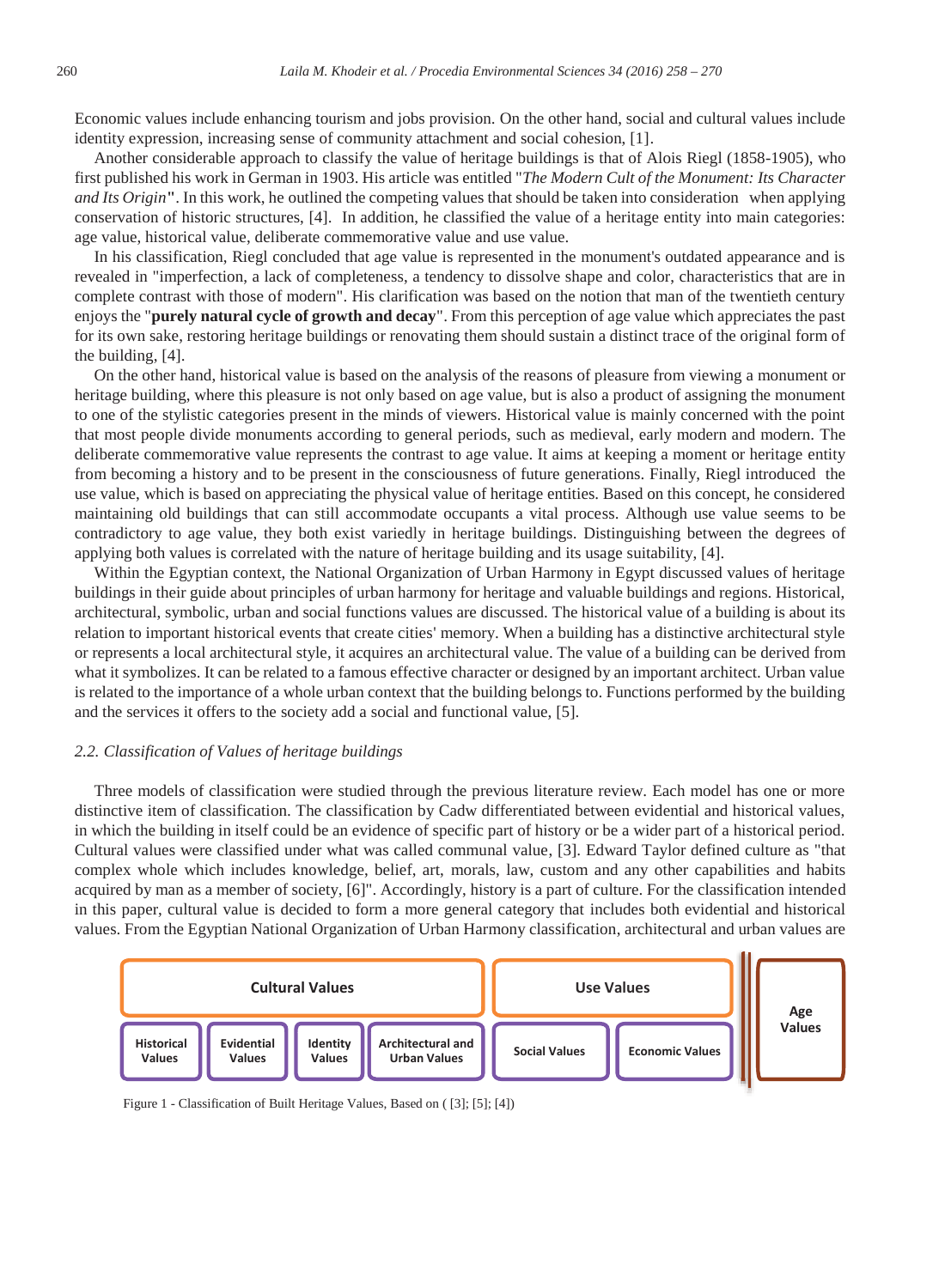also included under the culture category. Architectural and urban values include the aesthetic values defined by Cadw. It is a wider category that includes architectural style, planning approaches, construction methods and materials used.

Another principal category in the classification is related to tangible benefits from built heritage, which is the use value defined by Alois Riegl, [4]. Use values include social and economic values defined by Cadw under the communal values category. The services that the building offers for the society and the revenue it could create form a part of its value. Finally, age value defined by Riegl is important, but not as important as other values in case of used buildings. It is important for a heritage building not to completely lose its age value. However, keeping age values has a limited extent, a building cannot be used if the effect of age on it is extreme. To sum up, the classification of built heritage includes three main categories, two of which are more concerned with used heritage buildings values, namely cultural and use values, whereas age values are less concerned with used heritage buildings. Cultural values include four main categories: historical, evidential, identity and architectural and urban values. Social and economic values are the categories of use values. Figure 1 - Classification of Built Heritage Values, Based on [3]; [5]; [4]

#### *2.3. Categorization of Built Heritage in Egypt*

Egypt is very rich with its built heritage. The variety of different time periods can be observed in the architecture of each period. The National Organization of Urban Harmony classifies built heritage into three categories as follows:

- Heritage building level 'A': the modifications allowed internally and externally are very limited.
- Heritage building level 'B': internal modifications are allowed with more flexibility.
- x Heritage building level 'C': maximum flexibility is allowed, the building can be destroyed and rebuilt, but the external elevation must be kept, [5].

Heritage buildings are determined according to the Egyptian law of built heritage preservation, no. 144, 2006. Buildings determined by this law are buildings that have a distinct architectural style (architectural value), connected to national history (historical value), related to a historical character (symbolic value), represents a specific historical period (historical value), or considered as a touristic destination (social and functional value). These buildings are protected according to this law, [7].

# *2.4. Threats Facing Heritage Buildings in Egypt*

Despite the great value of the rich and diverse Egyptian built heritage, it suffers from many problems and threats. Many buildings are subjected to partial or full destruction. For example, the city of Alexandria in Egypt suffers from rapid destruction of valuable old villas. Beside intended demolition of buildings, some other buildings suffer from partial collapse due to their deteriorated condition, [8]. The deterioration of built heritage in the Egyptian context is a result of many reasons. Low maintenance, weak management and weakness in enforcing laws and policies are some of the deterioration reasons. The effects of time and weather conditions with the low maintenance can make the problem worse, [8]; [5].

During the early 1960s, the Egyptian government cancelled a system called 'Waqf', which is an Arabic word that means 'endowment'. With this system, some people used to donate a building where its revenue is used for charitable purposes and the building cannot be sold, rented or inherited, [9]. Part of the building's revenue is dedicated to the maintenance and preservation of the building to ensure the continuity of the building's provision. With the cancellation of this system, a source of maintenance fund was lost and the government was not able to provide sufficient funds for the maintenance of such buildings, [9]; [8]. Another important reason for the rapid deterioration of the built heritage in Egypt is the weak awareness of the value of these buildings and the wide potential of benefits they could provide, [5].

## **3. Introducing the Concept of Sustainable Retrofit**

In order to have a good understanding of the term "sustainable retrofit", and since the process of updating and reusing buildings is expressed through a number of terms including: retrofit, refurbishment, restoration, and conversion, a discrimination between terms should be identified.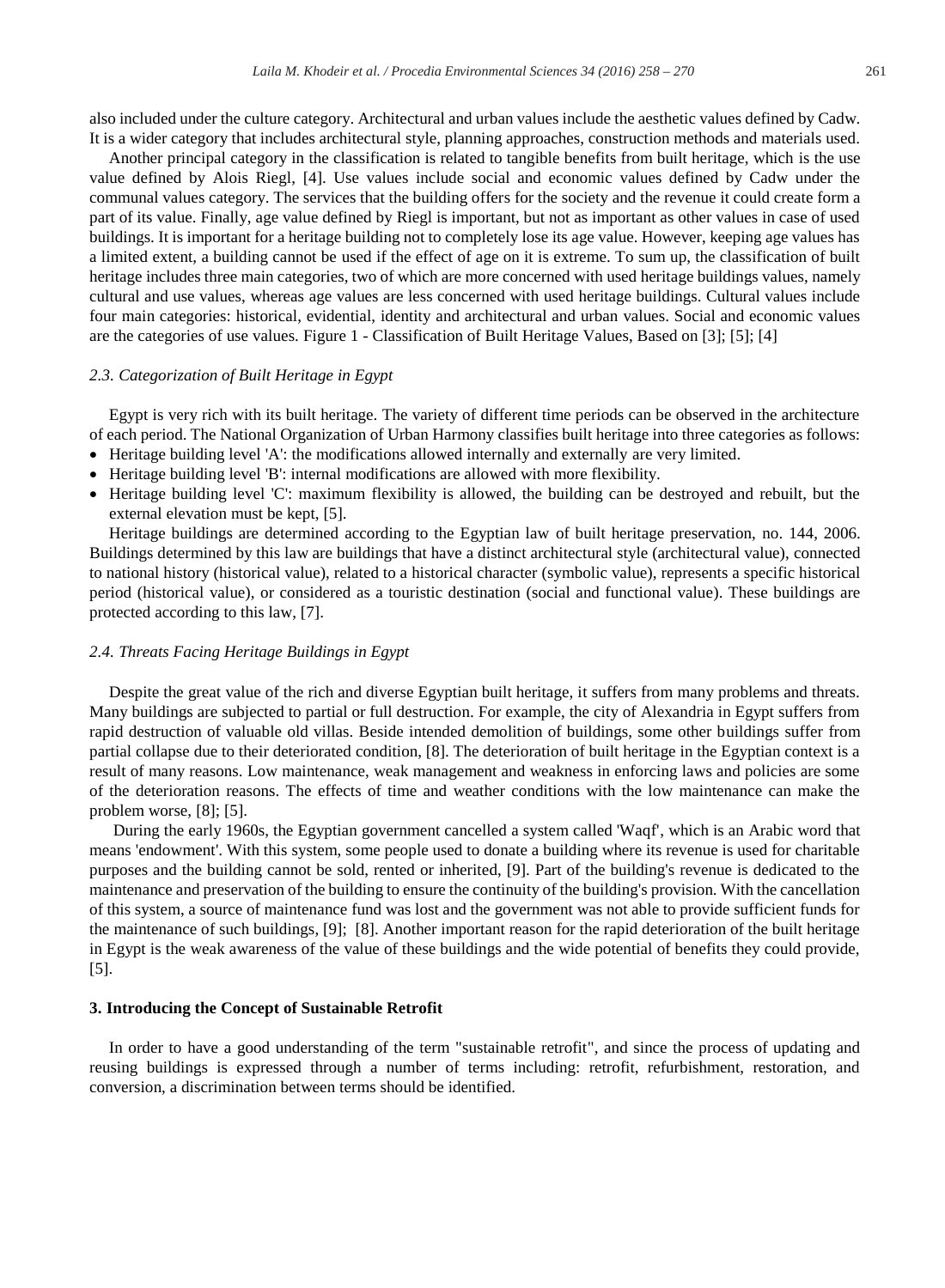To start with, the broader term "Conservation" is defined according to Cen [10] as "measures and actions aimed at safeguarding Cultural Heritage while respecting its significance, including its accessibility to present and future generations, [11]". It is worth mentioning that another synonym of the word conservation is "Preservation". The second related term is "Restoration", which differs from conservation in that it includes the removal of historic materials to create an accurate depiction of a particular time period, not necessarily the original or final time periods. Restoration is defined according to Cen [10] as "actions applied to a stable or stabilized object aimed at facilitating its appreciation, understanding and/or use, while respecting its significance and the materials and techniques used, [11]".

The term "refurbishment" includes the repair, renewal and modification of a building to meet economic and/or functional criteria, [12]. It is different from the term "renovation" in that it is not specifically applied to buildings renovations, which are often focused on aesthetics and tenant facilities, but it may also include upgrades to the building's services systems and has an effect on energy and water efficiency, [13], [14]. Finally, Rehabilitation according to BPIE [12] and GDNR [13], is defined as a "process of making possible use of a property through repair, alterations, and additions, while preserving its historical, cultural or architectural values, [11]".

However, the term "Retrofitting" is commonly associated with building services, owing to the fact that the life of the building structure and fabric is considerably longer than that of the installed services. According to Douglas's [15] and Sara [16], retrofit is "any work to a building over and above maintenance to change its capacity, function or performance"; in other words, 'any intervention to adjust, reuse or upgrade a building to suit new conditions or requirements, [16]". Whereas Riley [17] and Haeyeon [18] defined it as "fitting new and more modern systems into an existing building".

When applied on heritage buildings, sustainable retrofit has a number of positive impacts on the environmental performance, their social sustainability and their economic sustainability. Firstly, environmental performance is enhanced by extending service life and reducing energy consumption and  $CO<sub>2</sub>$  emissions. Secondly, social sustainability is achieved by increasing user's wellbeing, high quality indoor air and comfortable space, more natural light and cleaner air and using healthy materials. Finally, achieving economic sustainability is empowered by lowering operating costs as a result of efficient management of energy use, in addition to attracting economic return on investment, W. Sarah [16].

#### *3.1. The Phases of Implementation of sustainable retrofit*

In fact, sustainable retrofit comprises a number of phases. These phases start with setting a retrofit scope then setting up the vision for the design. Afterwards, decisions on the strategy of retrofit are settled. Finally, a number of mockups or alternatives are developed where the best overall comprehensive is selected, [19]. These phases are explained in more detail as follows:

- Phase 1: Evaluation of existing building: by collecting data and information; this phase is also called "problem formulation". Retrofit team analyzes the conditions and determines elements of the building which need retrofitting. In addition, condition audit is applied to determine the current condition and expected remaining life of building's components. The areas have to be examined, including the structure, external walls and roof, thermal performance, water usage, daylighting, occupant satisfaction, mechanical, electrical, materials, security and review of safety issues, [20].
- Phase 2: Setting and preparing the goals and objectives: this is based on results from the analysis by the design team. The team has to set an approach after prioritizing the goal of retrofitting to determine items to be replaced, provide a base budget for the scope and identify of the items that should be targeted for sustainability, [21]. Further on, the early goal setting is aligned with the chosen rating system that supports the objectives of retrofitting, [22].
- Phase 3: The design process and evaluation of suitable techniques and strategies that can be applied to the building, where different techniques are applied according to the existing situation of the building. These include energy efficiency retrofit (e.g. solar retrofit, lighting retrofit, passive design), indoor quality retrofit (e.g. internal shading, top level sky lights under floor supply) and water efficiency retrofit (e.g. low-flow water fittings and shower heads, low-flow plumbing equipment, water-efficient irrigation).
- Phase 4: Implementation of retrofitting strategy to the building: in this phase the retrofitting system is installed and followed by a review to make sure of meeting goals.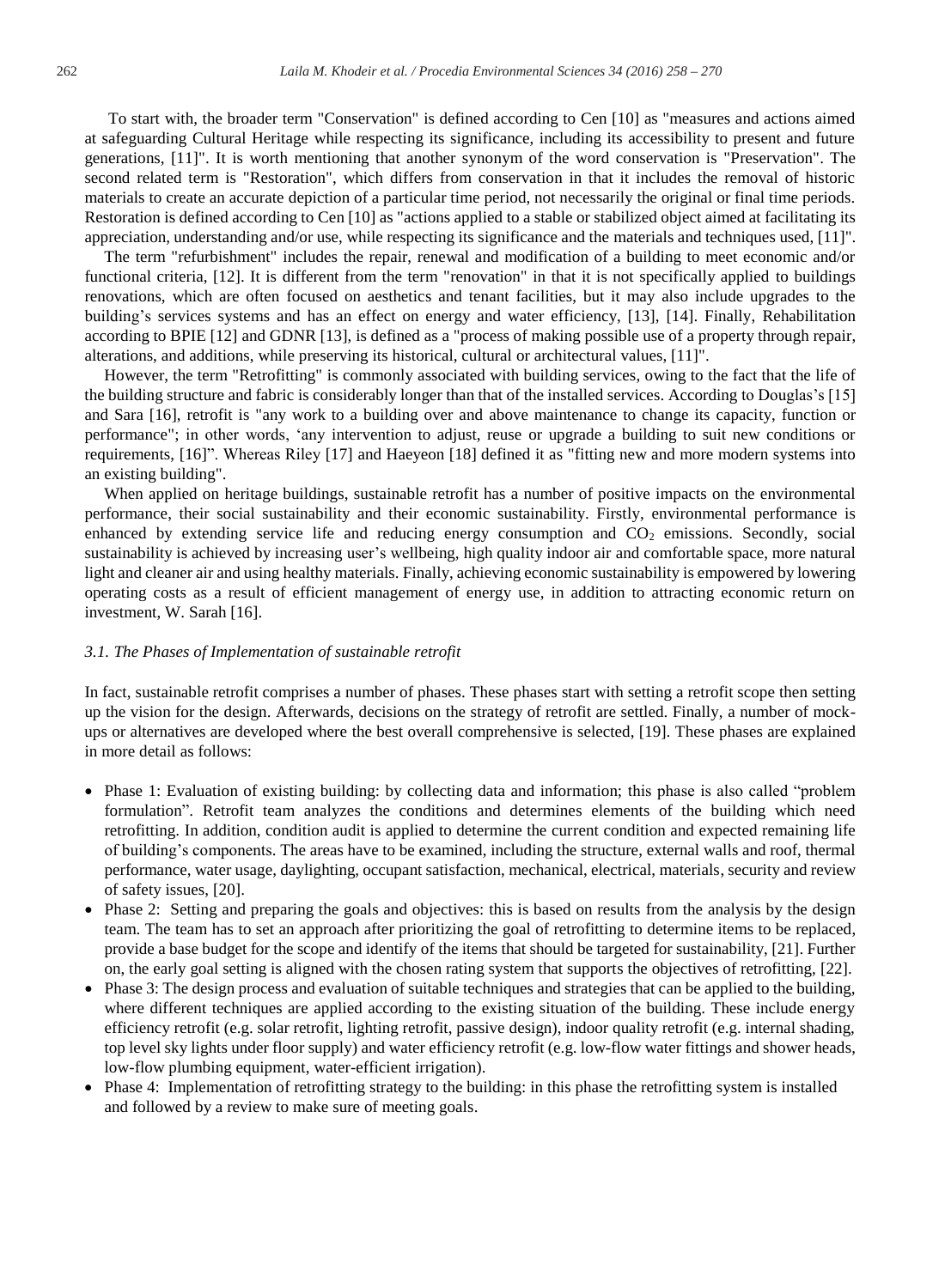- Phase 5: Evaluation methods by computer simulation devices.
- Phase 6: Performance assessment: including risk assessment and performance assessment to support financial analysis and valuation of sustainable property investments. The evaluated performances include: process performance, feature performance, building performance, market performance and financial performance, [21].

#### **4. Historic Building Information Modelling (HBIM)**

Recently, recording cultural heritage sites became state of the art as a result of the widespread usage of laser scanning and photogrammetry. HBIM (Historic Building Information Modeling) became a well-known tool that helps in conversation of historic buildings. Historic Building Information modeling, as plug-in for BIM, is defined as a system for modeling historic structures from laser scan and photogrammetric data. In general, the process of implementing HBIM involves a reverse engineering solution whereby parametric objects representing architectural elements are mapped onto laser scan or photogrammetric survey data. This process includes a number of stages to get the final product, starting with collecting and processing of laser/image survey data, identifying historic details from architectural pattern books, building parametric historic components/objects, and finally correlation and mapping of parametric objects onto scan data and the final production of engineering survey drawings and documentation, [23]. The product is the creation of full 3D models including details behind the object's surface concerning its methods of construction and material makeup. The HBIM automatically produces full engineering drawings for the conservation of historic structure and environments, this includes 3D documentation, orthographic projections, sections, details and schedules, [23]; [24].

# *4.1. Implementation of HBIM in Conservation and Sustainable Retrofitting*

In addition to the common advantages of Building Information Modelling in achieving prototyping, visualization, collaboration, energy simulation, comparing different design options, solar study and energy demand prediction, HBIM is specially tailored to the application on heritage buildings. The reasons beyond the adoption of HBIM in the conservation of heritage buildings in general, and in sustainable retrofitting of such buildings in particular, are evident in the advantages of HBIM which outweigh other modelling approaches, as it provides automated documentation in the form of engineering drawings for precise conservation of architectural heritage. It helps in developing the details behind the object's surface concerning its methods of construction by using images to understand texture, massing and form, and it can be considered as a dataset of information about the disciplines, [24]; [25]. In addition, HBIM provides review of the building's exterior and interior. It also eases the availability to survey renovations and changes that took place through different time periods prior to committing to a strategy and produce full-construction documents, [26], [27].

#### *4.2. Examples of the Application of HBIM in Heritage Buildings*

The use of computation methods in works related to heritage buildings is not widely used in Egypt. Very limited application using laser scanning for the purpose of documentation was applied in Egypt. Examples included a pilot project for laser scanning of old Cairo, [28], laser scanning of Red Monastery church in Upper Egypt to document the final state of the church after a restoration project, [29], laser scanning for a virtual reality documentation of the monuments of Tutankhamun, [30], and laser scanning of the Northern wall of Old Cairo as part of a restoration project. The following part of this paper will analyze the example of Jeddah Historical Building Information Modelling (JHBIM) as limited data is available on examples that used HBIM in the Egyptian context. (Available data about most Egyptian projects includes the application of laser scanners and making as-built models only).

#### *4.2.1. Jeddah Historical Building Information Modelling (JHBIM)*

Jeddah Historical Building Information Modelling (JHBIM) is an initiative aiming to introduce BIM tools for the documentation of existing historical buildings in Jeddah. Traditional surveying methods are currently being used to create report data about existing buildings. These tools have high costs, consume much time and are sometimes not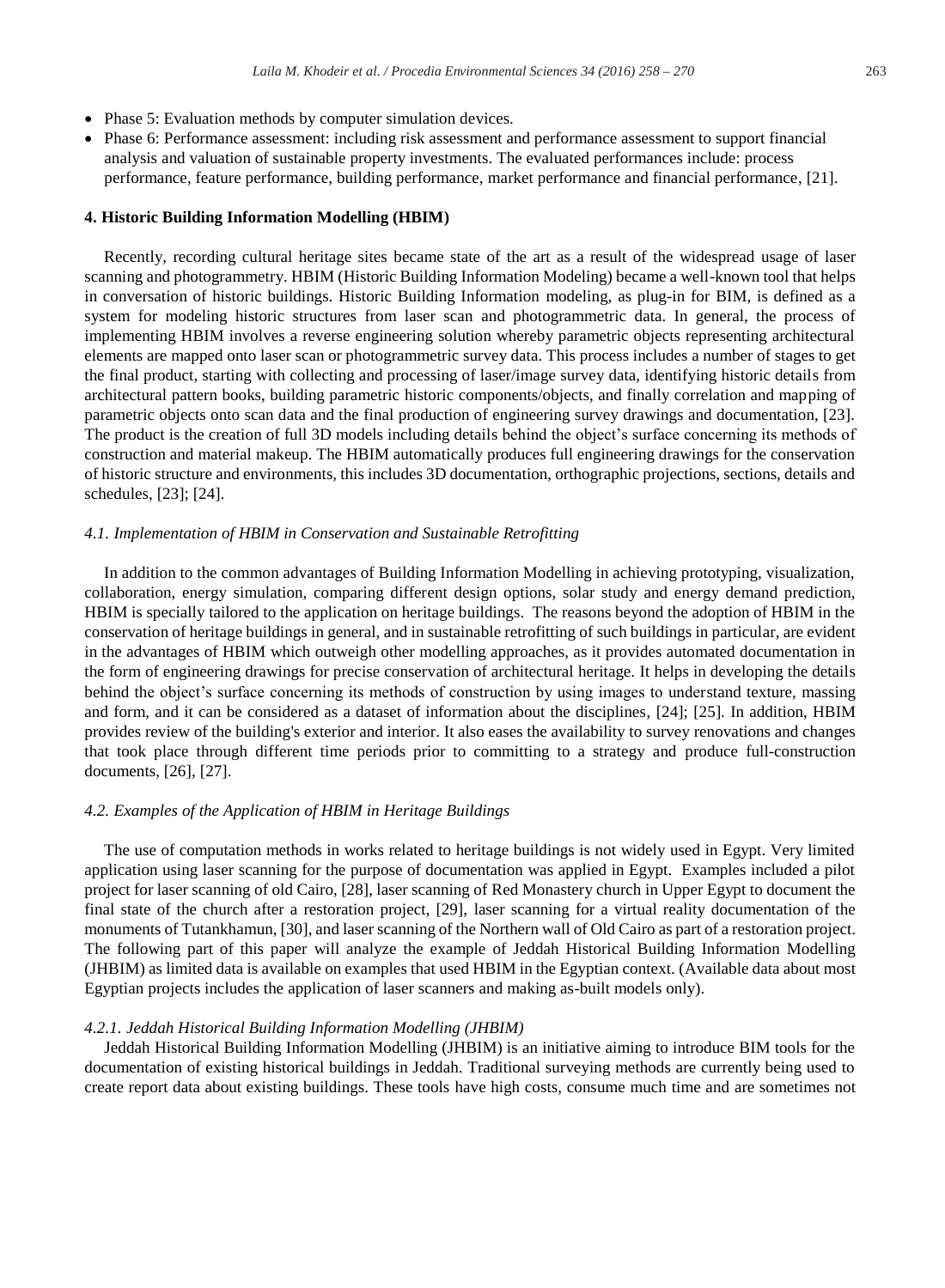

Figure 2- JHBIM Approach from Baik et al [31]

accurate or reliable. JHBIM initiated a test project to create a model for one of the historical buildings in Jeddah, Farsi House. It recommends to be expanded later to form a complete database about the current conditions of historical buildings in the region of Old Jeddah. The importance of having such a database will help in the determination of their conditions and decision making related to management, reuse and maintenance of these buildings. The project used image survey, laser scanning, creation of 3D points clouds models and creating of the 3D model using Autodesk Revit, Figure 2- JHBIM Approach from Baik et al[31]. When expanding the project JHBIM will be a set of data about the buildings, for example, new parametric models of architectural features can be added as prototype libraries, different architectural drawings and construction and materials information, [31].

A number of challenges faced the implementation of this project, including, [31]:

- Constrained Resources and equipment availability challenges, as only one laser-scanner device was available to serve all projects at King Abdul-Aziz University in Jeddah city.
- Climatic condition challenges: where the weather was hot (35<sup>°</sup>) and max Humidity was (89%) in the  $15<sup>th</sup>$ of Apr., 2013.
- Time-related Challenges: concerning the time needed to produce a professional 3D model for each building with sufficient level of detailing, where almost each building needed one month for modelling.

# **5. Analysis of Examples of the Application of Sustainable Retrofit in Heritage Buildings**

The following part of the paper provides examples of retrofit of heritage buildings. Two examples were selected, one from the Egyptian context and the other from the Chinese context. The Egyptian example was selected from one of the most culturally rich cities in Egypt, the city of Alexandria. The city has suffered a rapid loss of its built heritage over the recent years through a sort of systematic destruction that highly caught the attention of people concerned with the protection of culture heritage, [32]. The retrofit of Bassili Pasha Villa in the National Museum of Alexandria is an evident example of the wide potentials retrofit can provide for the conservation of built heritage. The example might not be accurately applicable to the concept of sustainable retrofit and does not follow all its principles, but still it is a good example of well-adapted buildings of new projects that gained acceptance of both professional and laypersons with different degrees, [33].

The other example was chosen from a non-Egyptian context, as an attempt to provide a different perspective of retrofit. It is the Lui Seng Chun in China, which dates back to the same period of the Bassili Pasha Villa. Yet, it presents a different usage, which is useful in providing more suggestions about reuse strategies. The examples include different features that considered all aspects of sustainability in the process of retrofit. It is a good example of how features of retrofit can be implemented inconsistent with its goals, [34]. The examples were analyzed in accordance with the literature discussed about heritage values and elements of retrofit. Different values these buildings offer for the society are determined, in addition to how the goals of reuse address these values. The analysis also includes the comparison between reuse goals and the elements that were added to meet these goals. The goal of the analysis is to give an illustrative example of how adding new elements can serve in the conservation of values.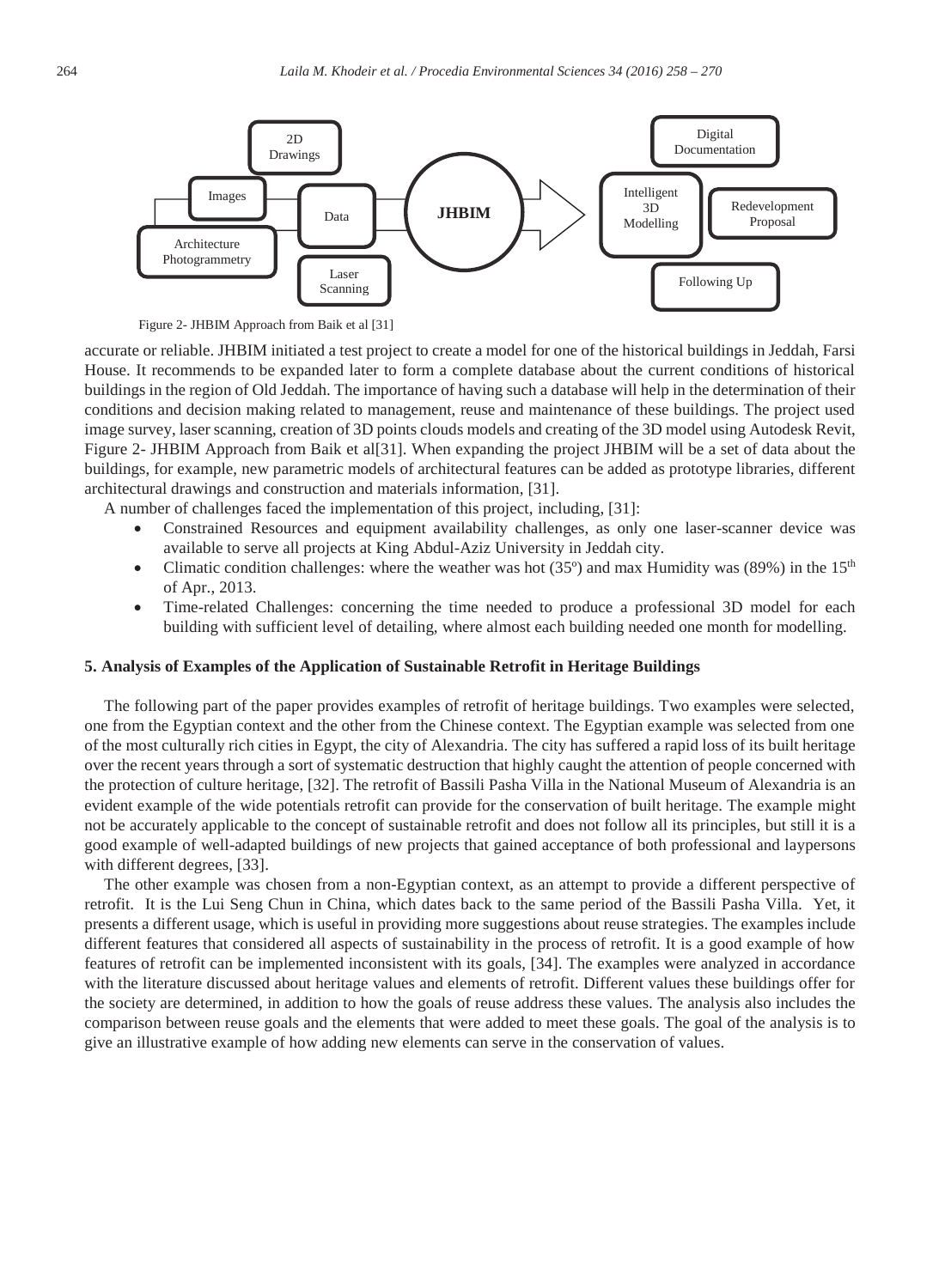# *5.1. Lui Seng Chun – Hong Kong – China*

Lui Seng Chun represents a type of Chinese buildings called "Tong – Lau", which is a term used locally to refer to a shop house. In 2000, the Lui's family donated the building to the government. In 2012, the building was reopened with a new use that reflects its original historical use, [35]. "Lui Seng Chun not only bears witness to the history of a well-known family in Hong Kong, but also illustrates the past community life, economic activities and architecture of the territory, Conserve and Revitalise Hong Kong Heritage Buildings, [34] ". *Lui Seng Chun – Hong Kong – China, ( [36]; [34]; [35])*

|                                                                          | Date                       | 1930s                                                                                                               |                                                                 |  |
|--------------------------------------------------------------------------|----------------------------|---------------------------------------------------------------------------------------------------------------------|-----------------------------------------------------------------|--|
| <b>Background</b>                                                        | <b>Original Owner</b>      | Lui's Family, famous Chinese business family                                                                        |                                                                 |  |
|                                                                          | <b>Original Use</b>        | Shop house,<br>ground floor: Chinese bone-setting medicine shop<br>Upper floors: family residence                   |                                                                 |  |
|                                                                          | <b>Social Evidential</b>   | Represents a typical living style of Chinese business families during the time<br>to which the building belongs     |                                                                 |  |
| <b>Cultural Values</b>                                                   | <b>Economic Evidential</b> | Represents a typical economic activity during the time to which the building<br>belongs                             |                                                                 |  |
|                                                                          | <b>Architectural</b>       | A distinctive architectural design compared to the standard design of other<br>shop houses belonging to that period |                                                                 |  |
|                                                                          |                            | One of the few remaining till now                                                                                   |                                                                 |  |
| <b>Current Use</b>                                                       |                            | The Hong Kong Baptist University, Chinese Medicine and Health Care Centre                                           |                                                                 |  |
| <b>Goals of Reuse</b><br><b>Examples of Added Elements for the Reuse</b> |                            | Enhancing the building's heritage value by the preservation of its original<br>fabric with minimum intervention     |                                                                 |  |
|                                                                          |                            | Bring social and community benefits, provide education and raise awareness                                          |                                                                 |  |
|                                                                          |                            | Add some modifications to adapt the building to the current building<br>regulations and codes in China              |                                                                 |  |
|                                                                          |                            | Glass panels for terrace enclosure                                                                                  | Enhance functionality, protection<br>from temperature and noise |  |
|                                                                          |                            |                                                                                                                     | Preservation of façade appearance                               |  |
|                                                                          |                            | New staircase and fire safety<br>measurements                                                                       | Safety requirements                                             |  |
|                                                                          |                            | New elevator                                                                                                        | Facilitates the use of the disabled                             |  |
|                                                                          |                            | New mechanical and electrical<br>installation<br>Solar panels                                                       | Consideration of power saving and<br>production                 |  |
|                                                                          |                            | Restriction on number of visitors for<br>the upper floors                                                           | Management strategies to structure<br>safety                    |  |
|                                                                          |                            | Low cost medical services for the<br>neighbourhood residents                                                        | Community Benefits; Use Value                                   |  |

## *5.2. Alexandria National Museum – Alexandria – Egypt*

The city of Alexandria is one of the most culturally rich cities in Egypt. It witnessed the presence of different successive cultures that affected its heritage. Its built heritage reflects a multi-cultural value, which is a distinguishing feature of Alexandria. The presence of many foreigners who lived in the city for many years introduced a variety of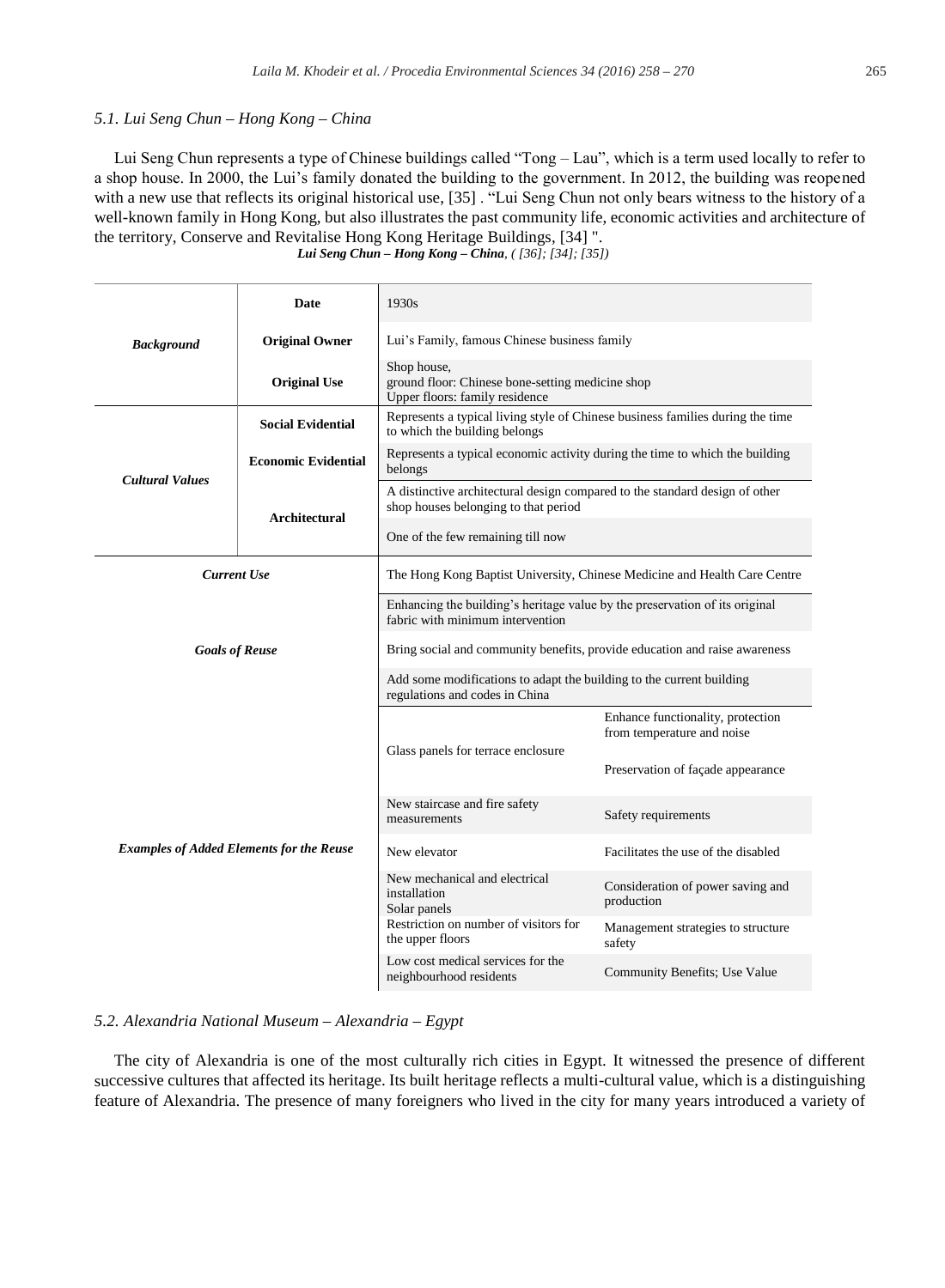architectural styles, [37] . However, Alexandria has recently suffered a continuous loss of its built heritage. The unsettled period following the 2011 revolution led to the destruction of many heritage buildings which extended till present. Many other buildings are under the threat of destruction and suffer from deteriorated conditions, [32].

Protection of the built heritage requires more attention. The reuse of one of the old villas in Alexandria as a national museum is an example of built heritage protection. The villa originally owned by Al-Saad Bassili Pasha was then owned by the United States government that used it as a consulate. The Egyptian Ministry of Culture bought the building in order to reuse it as a national museum. The plan of the reuse ensures the importance of keeping the architectural features of the villa regarding both the interior spaces and the external elevations. New feature required for the museum use was added, [33].

|                                                 | Date                     | 1931                                                                                                                          |                                                                                    |  |
|-------------------------------------------------|--------------------------|-------------------------------------------------------------------------------------------------------------------------------|------------------------------------------------------------------------------------|--|
| <b>Background</b>                               | <b>Original Owner</b>    | Al-Saad Bassili Pasha                                                                                                         |                                                                                    |  |
|                                                 | <b>Original Use</b>      | Residential                                                                                                                   |                                                                                    |  |
| <b>Cultural Values</b>                          | <b>Social Evidential</b> | A representative place of social life of upper class families who lived in<br>Alexandria. It was an upper-class meeting place |                                                                                    |  |
|                                                 | <b>Architectural</b>     | Represents the multi-cultural value in Alexandria                                                                             |                                                                                    |  |
|                                                 |                          | Neo-Renaissance style with classical decorative elements                                                                      |                                                                                    |  |
| <b>Current Use</b>                              |                          | Alexandria National Museum                                                                                                    |                                                                                    |  |
| <b>Goals of Reuse</b>                           |                          | Preservation of the main villa and redesigning the garden around it                                                           |                                                                                    |  |
|                                                 |                          | Enhancing the circulation system inside the villa to accommodate the new use<br>as a museum                                   |                                                                                    |  |
| <b>Examples of Added Elements for the Reuse</b> |                          | New glass showcases designed in<br>diagonal orientation for the display of<br>the artefacts                                   | The original setting and decoration<br>kept without interfering                    |  |
|                                                 |                          |                                                                                                                               | Criticized by users                                                                |  |
|                                                 |                          |                                                                                                                               | Seen as an efficient use of space<br>providing more show areas by<br>professionals |  |
|                                                 |                          | Fire safety measurements                                                                                                      | Safety requirements                                                                |  |
|                                                 |                          | New mechanical, electrical and<br>acoustic installation                                                                       | Performance enhancement                                                            |  |
|                                                 |                          | Provided the residents with sense of<br>neighbourhood history and memory                                                      | Use Values and Cultural Values                                                     |  |

*Alexandria National Museum – Alexandria – Egypt ([33])*

## **6. Findings**

Findings of this paper were based on both extant literature review and analysis of examples. They provide useful framework for the conservation of heritage buildings in general and in the Egyptian context in particular. This framework merges sustainable retrofit as a conservation approach, HBIM as a computational tool and heritage values as guiding principles. Figure (3): Shows the suggested framework, divided into five main phases: initiation, planning, implementation, monitoring and assessment.

Phase one: Initiation: includes setting a vision for the conservation project. It comprises two sub-phases: value determination and problem formulation. In value determination, the decision about the building value is determined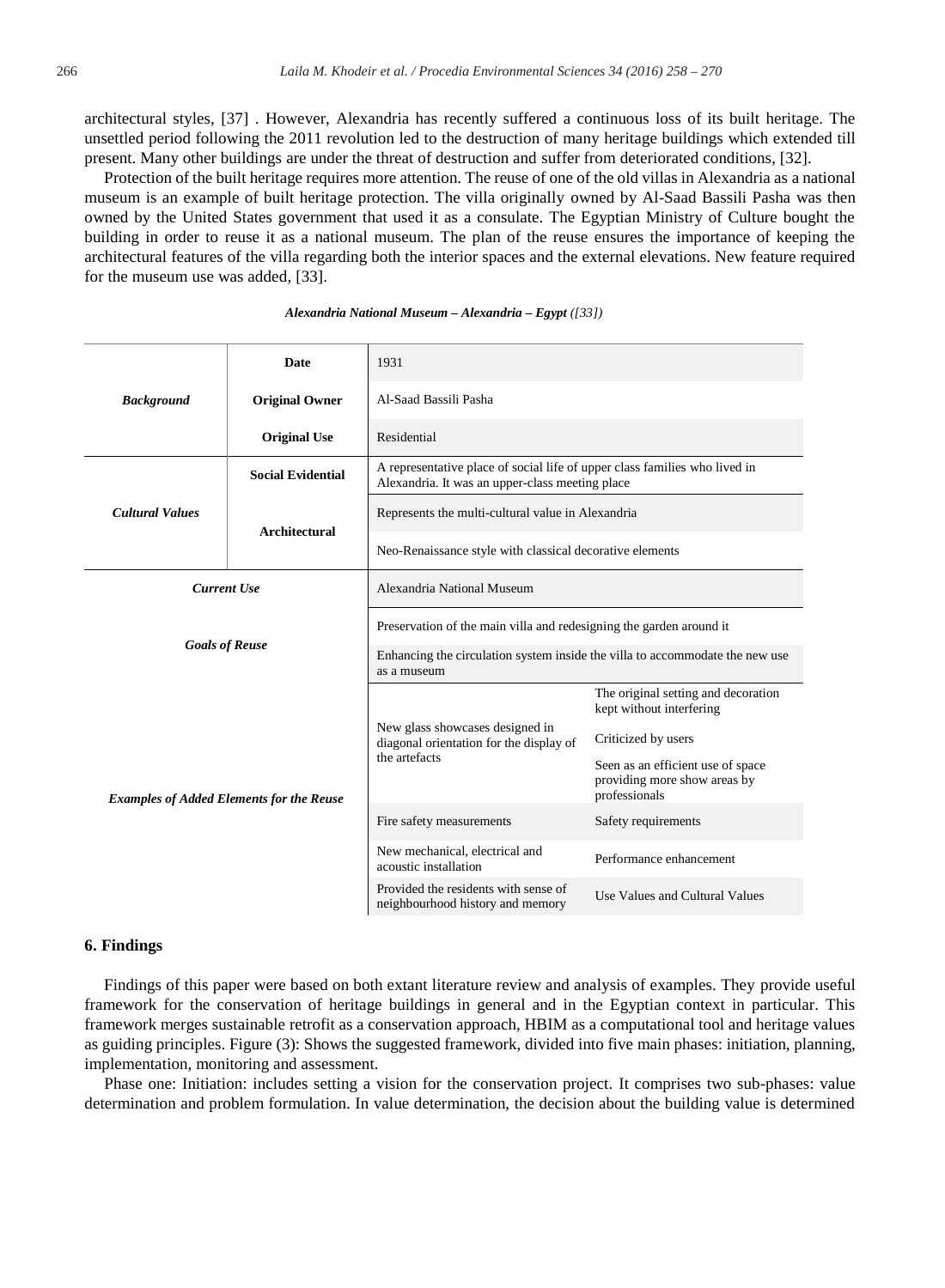according to the defined law. Once a building is classified as a heritage or valuable building, it becomes protected under the law. The law also regulates the whole process of conservation related to the building. If the building was decided to be reused, then many requirements from both sides of retrofit and heritage values need to be considered.

On the other hand, the phase of problem formulation starts with studying current situation in order to detect problems and analyse needs. This is done by collecting data using laser/image survey data and identifying historic details from architectural pattern books. The later process is performed in order to present a 3d model with detailed information and data, such as: drawings, structural elements, mechanical systems, material measurements, data suppliers, scheduling and financial data identifying the existing situation of the building.

In addition to collecting technical data, value-related data are also gathered. Determination of values is important; it can be taken into consideration and even enhanced throughout the conservation processes. Retrofitting for better energy performance should not overlook other important values. Goals and strategies of conservation should balance between requirements of retrofit and ensuring the building heritage value, to provide more benefits for the community. Built modelling requires information about all features of the building and the degree of allowed interventions.

Phase 2: Planning: It includes the design process. This phase starts by setting goals and strategies that can identify the building elements which need retrofitting and applying the suitable technique on the building on the detailed 3D model and the automated documentation in the form of engineering drawings that help in applying the main aim of retrofit. Planning and design provide different alternatives for the conservation of the building. The input of heritage value will be one important side of evaluation of this alternative, which forms phase 3 (Evaluation).

Phase 3: Evaluation of executed alternatives: It includes selecting the alternative that has both minimum effects on heritage values and is most efficient in sustainable retrofit. This is done by using simulation tools embedded in HBIM as a testing tool that can help to compare different design options and make decisions about the solutions that will be applied further on the project. Achieving community cooperation and participation, as well as a good communication among the professionals responsible for this process, are crucial in this phase. At the end of this phase, the best alternative should be selected and is further implemented in Phase 4, based on a number of factors:

- Maximizing the benefits of the building;
- Enhancing the building performance;
- Highlighting the heritage values of the building;
- Achieving sustainable design goals, including reducing energy use, costs and environmental impacts of the property;
- Adding green improvements and optimizing financial performance.

Phase 4: Implementation phase represents the actual application of the best selected sustainable retrofitting design solution. It follows the evaluation of executed alternatives phase and is followed by the final Assessment phase.

Phase 5: Performance assessment: it aims to making sure of achieving high building performance. Different methods of assessment can be applied here, including:

- Mock-ups assessment to provide a visual sense of what the final version might look like.
- x Risk assessment through understanding the specific risks of different features and avoiding untested features or strategies with unclear track records.
- Sustainable performance assessment of the building which includes process performance (e.g. integrated design, energy modeling, contracts, etc.), feature or system performance (e.g. energy/water, indoor environment quality, materials and resources, etc.), building performance (e.g. public benefits, sustainability compliance, flexibility and adaptability, etc.), market performance (e.g. operating costs, investor demand, space user demand, etc.) and financial performance (e.g. return on investment, risk and value).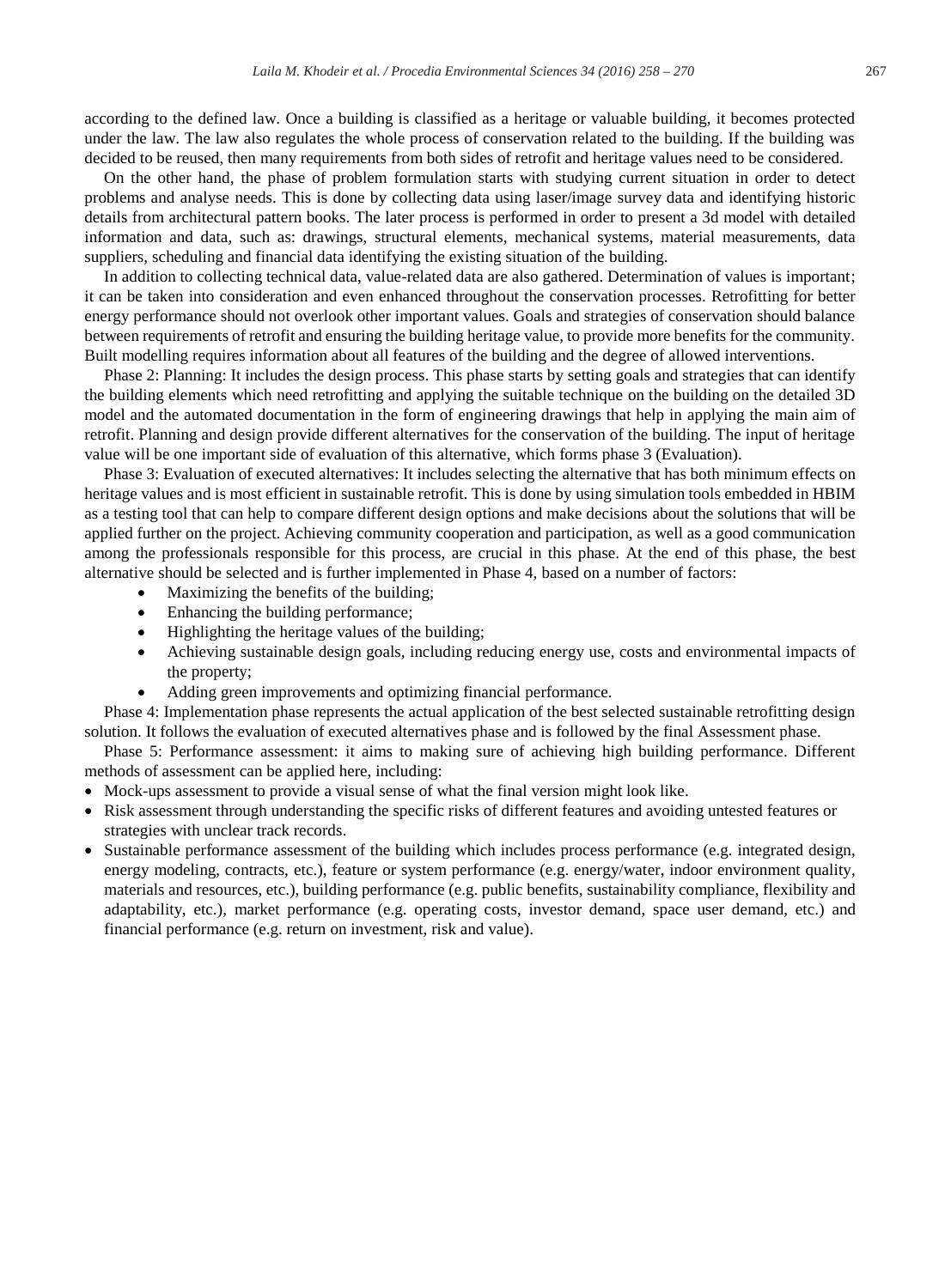

Figure (3): Suggested framework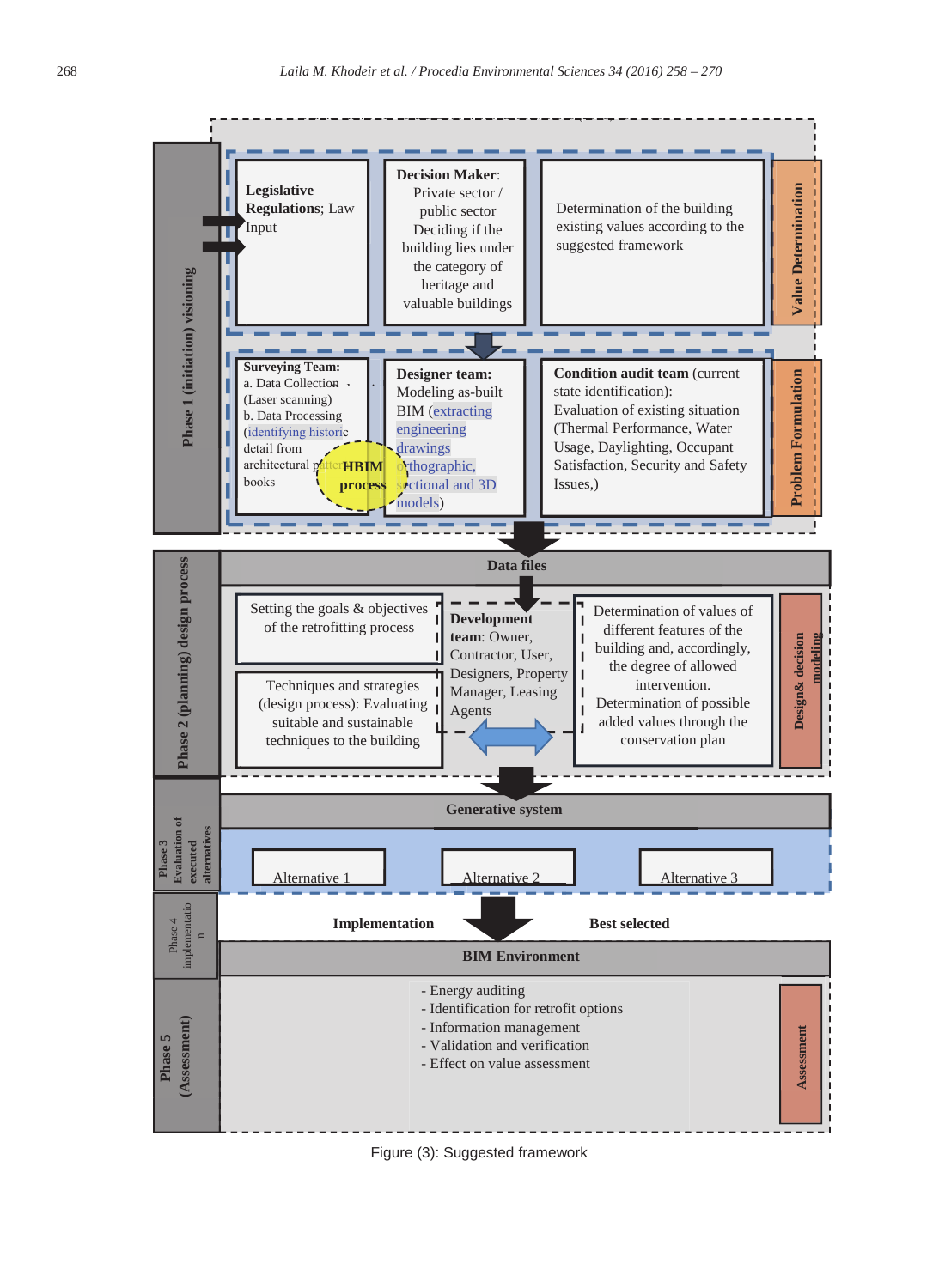#### Conclusions

Based upon the analysis of examples presented in this paper, it is obvious that applying both HBIM and sustainable retrofit on heritage buildings in Egypt is still limited and faces a number of challenges. Among these challenges are the unavailability of equipment, limited availability of professionals, and funding and financial-related challenges. This calls for the need of inviting different international entities that are concerned with conserving worldwide heritage to share in training of expertise and funding such projects.

It is worth mentioning that the suggested framework presented in this paper is still a theoretical outline, it has not been applied yet. The goal was to integrate different sides of conservation in one framework that depends on a scientific background. This framework needs further evaluation and feedback from the operational perspective.

Conservation of heritage buildings in Egypt requires stronger legislative support. The Egyptian law which forms the first key entry for the suggested framework, with its current form, allows for manipulation. The ability to manipulate made it easier for building owners to skip listing their buildings among valuable and heritage buildings. It requires stronger clarification to be more obligatory.

Spreading awareness of the value of built heritage is another important issue. Built heritage conservation is not contradictory to providing owners with economic benefits. The building can be reused for different purposes without demolition and rebuilt. In fact, the National Organization for Urban Harmony in Egypt should provide help in spreading awareness, guidelines and rules that facilitate the application of sustainable retrofit and in setting rules for the collaboration of community members into this process.

The cost of applying both HBIM tools and sustainable retrofit processes on heritage buildings is the primary determinant in selecting acceptable risk for evaluation standards and for selecting the minimum performance objective for retrofit public policy. Energy efficiency retrofits have shown attractive returns on investment when applied in countries like the UK and China, since such measures do not only generate direct cost savings, but they also show positive impacts on the overall value of buildings. However this issue is highly debatable within the Egyptian context, as demolishing an old building and building a new multi-storey one can be more beneficial for the owner of the building. In conclusion, this paper calls for a more detailed study of the short-term benefits versus long term benefits and the return on investment from applying both HBIM and sustainable retrofit on heritage buildings in Egypt.

#### **References**

[1] C. Dümcke and M. Gnedovsky, "The Social and Economic Value of Cultural Heritage: Literature Review," Eur. Expert Netw. Cult., 2013.

- [2] May N, Griffiths N. Planning responsible retrofit of traditional buildings. Sustainable Traditional Building Alliance; 2015.
- [3] Cadw, "Criteria for Assessing Historic Buildings for the Purposes of Grant Assistance." Llywodraeth Cymru Welsh Government, 2011.
- [4] A. Riegl, "The Modern Cult of Monuments: Its Essence and its Development," Hist. Philos. Issues Conserv. Cult. Herit., pp. 69–83, 1996.
- [5] National Organization of Urban Harmony, Principles and Standards of Urban Harmony for Heritage and Special Value Buildings and Areas: Reference Guide, 1st ed. Cairo: National Organization of Urban Harmony - Egyptian Ministry of Culture, 2010.
- [6] J. D. Moore, Visions of Culture: An Introduction to Anthropological Theories and Theorists, 4th ed. Rowman Altamira, 2012.
- [7] Ministry of Housing, Utilities and Urban Development, "Implementation Regulations of the Law no. 144, Year 2006 about the Regulation of the Demolition of Structurally Safe Buildings and Architectural History Protection," The Official Egyptian Journal, 04-Nov-2006.
- [8] Cairobserver, "11 Recent Cultural Disasters in Egypt," Cairobserver, 2014. [Online]. Available: http://cairobserver.com/post/75403717693/11-recent-cultural-disastersin-egypt#.VfB43dJViko. [Accessed: 09-Sep-2015].
- [9] D. Bakhoum, "The Waqf System and the Maintenance Cairo's Historic Buildings," Cairobserver, 2014. [Online]. Available:
- http://cairobserver.com/post/73345721523/the-waqf-system-and-the-maintenance-of-cairos#.VfB5bNJViko. [Accessed: 09-Sep-2015].
- [10] CEN, EN 15898-Conservation of Cultural Property Main General Terms and Definitions, European Committee for Standardization, Brussels, 2011.
- [11] Mazzarella L.Energy retrofit of historic and existing buildings. The legislative and regulatory point of view, Italy; Energy Buildings (2014).
- [12] BPIE, Europe's Buildings under the Microscope, Buildings Performance Institute, Europe, 2011.
- [13] Georgia Department of Natural Resources Historic Preservation Division, What makes a property "historic?", 2014, Retrieved from http://www.georgiashpo.org/register.
- [14] European Parliament, Directive 2002/91/EC of The European Parliament and of the Council of 16 December 2002 on the energy performance of buildings, Official Journal of the European Union. L 1/65,2003 04.1.
- [15] Douglas J. (2006). Building Retrofit Butterworth Heinemann.
- [16] Wilkinson S. Sustainable Retrofit Potential in Lower Quality Office Stock in The Central Business District. Management and Innovation for a Sustainable Built Environment conference, Australia; 2011.